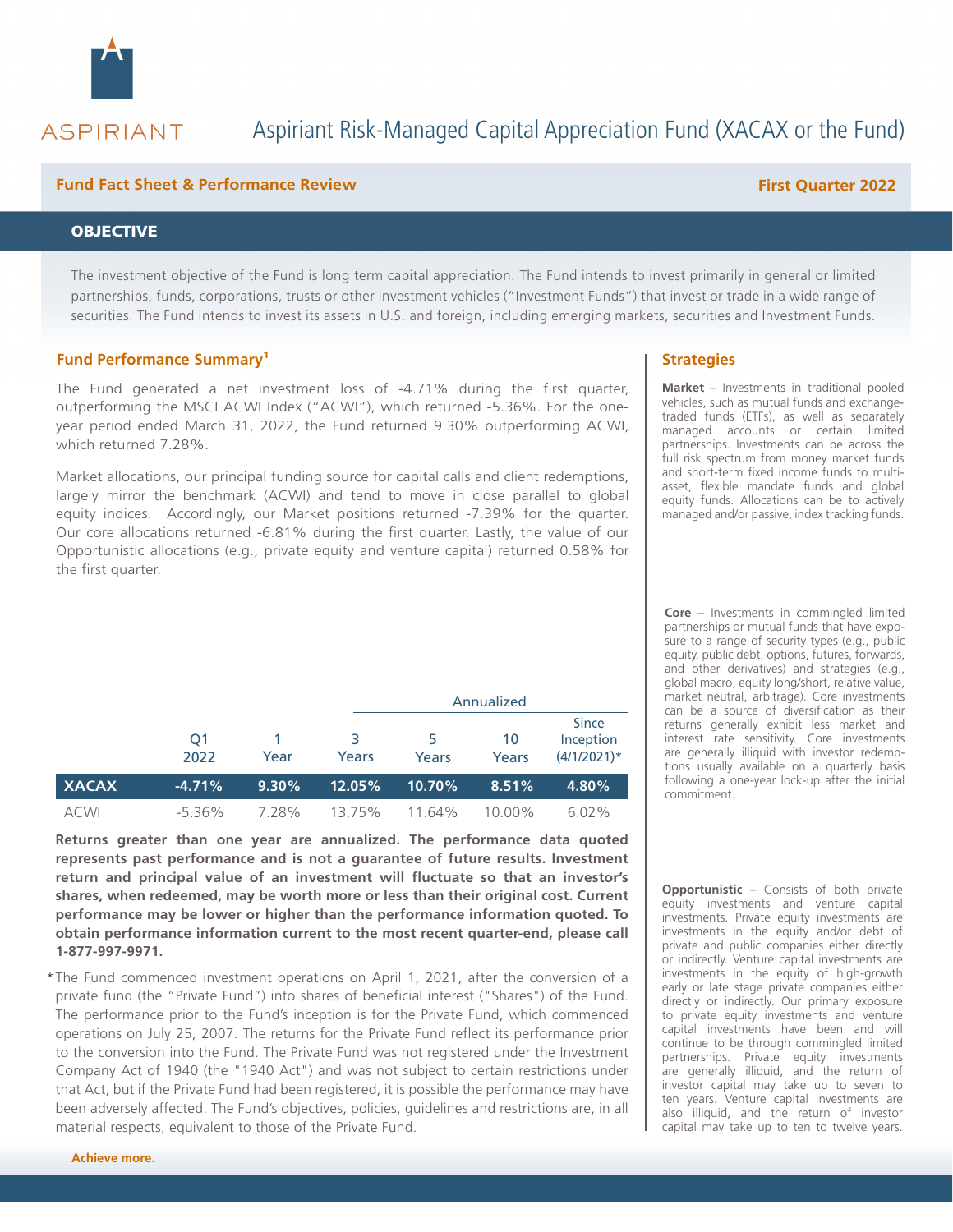**FUND FACT SHEET & PERFORMANCE REVIEW**



#### **Target Allocations<sup>2</sup>**

| Market        | 20%  |
|---------------|------|
| Core          | 50%  |
| Opportunistic | 30%  |
|               | 100% |

### **Top Ten Holdings<sup>2</sup>**

| 1. DFA Global Equity Portfolio I (DGEIX)                                 | Market        | 10.77% |
|--------------------------------------------------------------------------|---------------|--------|
| 2. D. E. Shaw All Country Global Alpha Extension Fund, L.L.C.            | Market        | 9.63%  |
| 3. Stripes V, L.P.                                                       | Opportunistic | 8.94%  |
| 4. American Funds New Perspective Fund F-3 (FNPFX)                       | Market        | 8.06%  |
| 5. Viking Global Opportunities LP                                        | Core          | 6.75%  |
| 6. The Children's Investment Fund LP                                     | Core          | 6.72%  |
| 7. Capital Dynamics Champion Ventures VII                                | Opportunistic | 6.38%  |
| 8. Oaktree Opportunities Fund Xb, L.P.                                   | Opportunistic | 6.10%  |
| 9. Renaissance Institutional Diversified Global Equities Onshore Fund LP | Core          | 5.89%  |
| 10. Coatue Qualified Partners, LP                                        | Core          | 5.70%  |
| <b>TOTAL</b>                                                             |               | 74.94% |

**Capital Commitment Summary (as of 3/31/2022)3**



**\*** Unfunded commitments totaled \$19.7M as of 3/31/2022.

**Achieve more.**